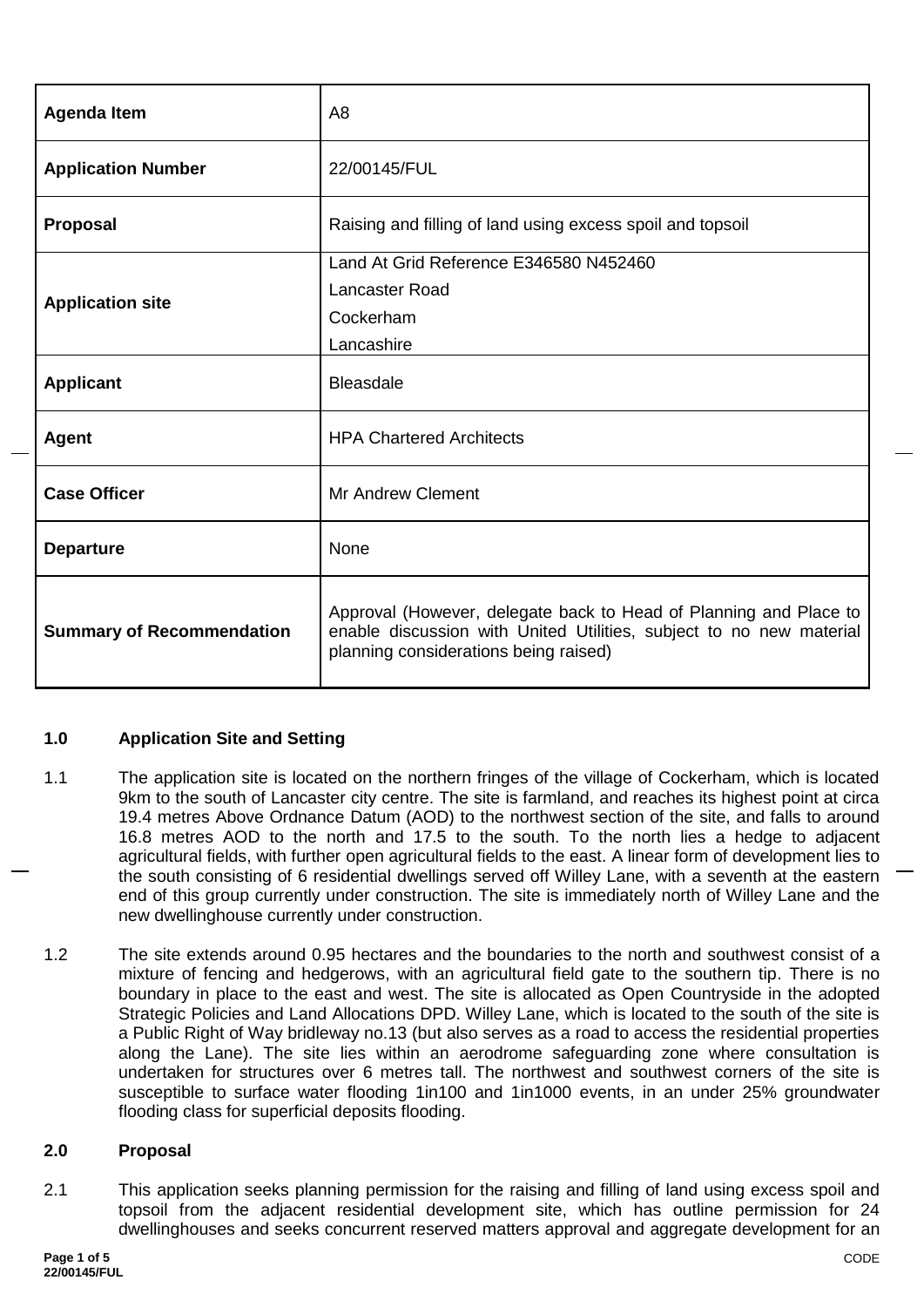additional dwelling (25 dwellings total). The proposal seeks to spread 6,000cu.m of material across the site, spread evenly across the site to a maximum of 1.1 metre above the existing land levels. This will remove the requirement to transport materials and dispose of materials from the adjacent development site further afield.

# **3.0 Site History**

3.1 A number of relevant applications relating to this site have previously been received by the Local Planning Authority. These include:

| <b>Application Number</b> | <b>Proposal</b>                                            | <b>Decision</b> |
|---------------------------|------------------------------------------------------------|-----------------|
| 22/00147/FUL              | Erection of 1 dwelling with associated internal road and   | Concurrent      |
|                           | access                                                     |                 |
| 22/00145/FUL              | Raising and filling of land using excess spoil and topsoil | Concurrent      |
| 19/01223/OUT              | Outline application for the erection of up to 24 dwellings | Approved        |
|                           | (C3) and provision of new vehicular access, and            |                 |
|                           | pedestrian access to Willey Lane                           |                 |
| 19/00164/OUT              | Outline application for the erection of up to 24 dwellings | Withdrawn       |
|                           | (C3) and provision of new vehicular access, and            |                 |
|                           | pedestrian access to Willey Lane                           |                 |

### **4.0 Consultation Responses**

4.1 The following responses have been received from statutory and internal consultees:

| <b>Consultee</b>                      | <b>Response</b>                                                                                                                                                                                                                             |
|---------------------------------------|---------------------------------------------------------------------------------------------------------------------------------------------------------------------------------------------------------------------------------------------|
| <b>Parish Council</b>                 | <b>Objection</b> , due to impacts on traffic, road safety, local infrastructure including the<br>school, lack of facilities within the village and difficulties selling other dwellinghouses<br>in the vicinity (perceived lack of demand). |
| <b>County Highways</b>                | No objection, subject to wheel washing through planning condition                                                                                                                                                                           |
| <b>Environment</b>                    | No observation received at time of reporting, a verbal update will be provided to                                                                                                                                                           |
| Agency                                | planning committee                                                                                                                                                                                                                          |
| <b>United Utilities</b>               | No observation received at time of reporting, a verbal update will be provided to<br>planning committee                                                                                                                                     |
| <b>Natural England</b>                | No objection, the proposed development will not have significant adverse impacts on<br>designated sites                                                                                                                                     |
| <b>Environmental</b><br><b>Health</b> | No objection                                                                                                                                                                                                                                |
| <b>Public Rights Of</b><br>Way        | No observation received                                                                                                                                                                                                                     |
| <b>Ramblers</b><br><b>Association</b> | No observation received                                                                                                                                                                                                                     |

- 4.2 At the time of drafting this report, **2** letters of **objection** have been received in relation to the application, based on the grounds below:-
	- **Flood risk, drainage and contamination** the site floods with slurry from Batty Hill Farm, no surface drains on Willey Lane, adequate drainage required to prevent exacerbating flood risk and contamination. Existing drains in Cockerham considered inadequate, field drainage is very poor, and flood risk and sea levels likely to increase in coming decades. Lower part of the field is liable to flooding. Revealed pipework through the field may be constructed of asbestos, with other potentially hazardous material on site. Proposed heights of dwellings taller than those existing along Willey Lane
	- **Residential amenity** overlooking and overbearing existing dwellings along Willey Lane from the proposed development. Noise and disturbance from the public open space to the rear of existing gardens. Low boundary treatments to existing properties along Willey Lane. Loss of natural light from proposed planting and boundary treatments. Road traffic noise and pollution to occupants of proposed dwellings. Lack of security from footpath adjacent to rear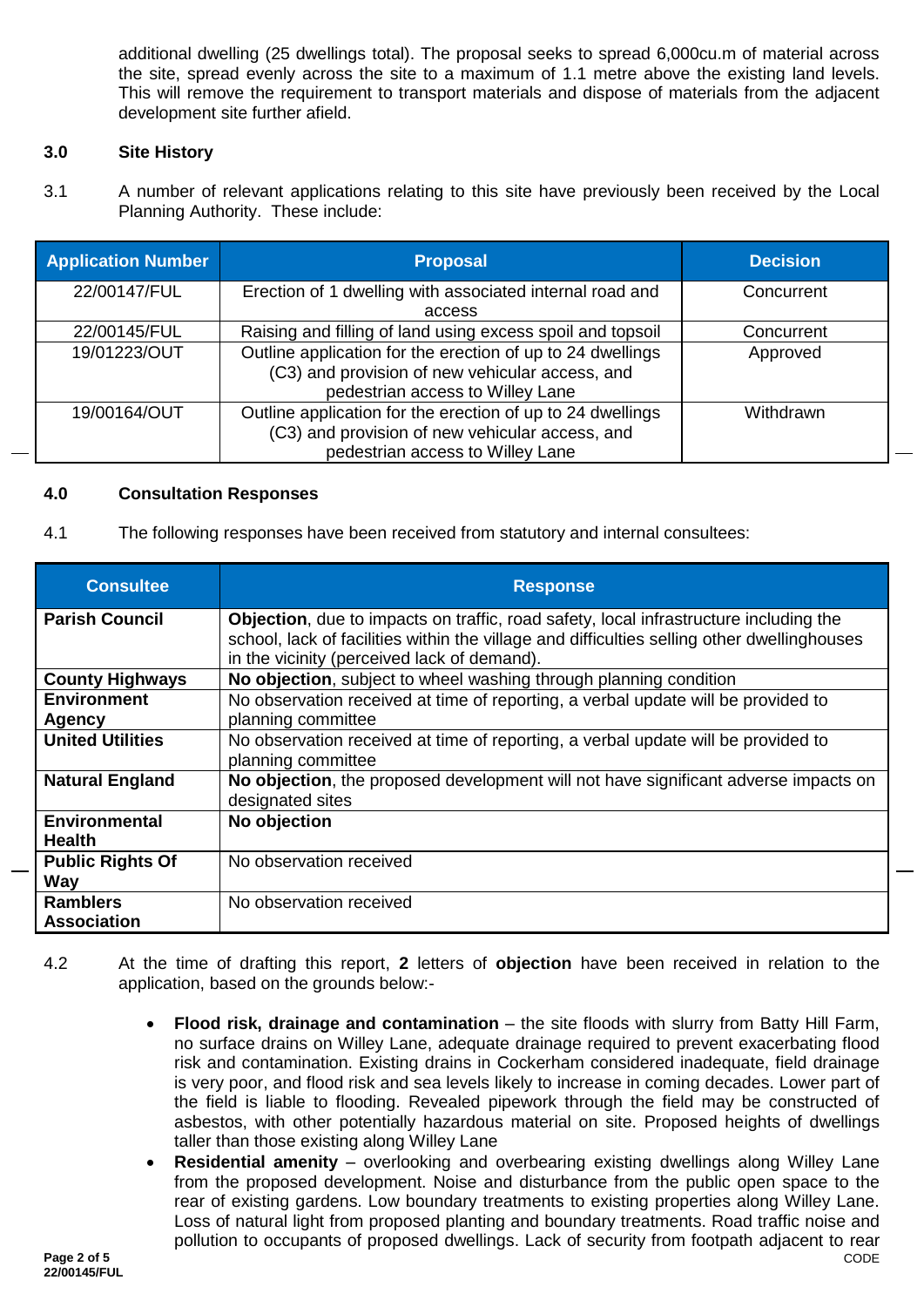gardens. Lack of planting to some existing rear boundary treatments along Willey Lane, detracting from privacy and outlook.

- **Ecology** Increased ecological use since last survey submitted as part of the outline approval due to lack of grazing in the interim.
- **Visual amenity** The field is an important part of the visual amenity of Cockerham. Proposed housing does not reflect local housing, in particular terraces, and this does not reinforce local character.
- **Highways** Access onto a dangerous road, no details of accidents occurring since the outline report. Insufficient footpath to bus stop, limited public transport locally. Conflict of agricultural vehicle movements with pedestrians, cyclists and other vehicle movements. Willey Lane unsuitable for walking due to lack of street lighting and condition. Vehicular access onto Willey Lane into the site contrary to outline approval, Willey Lane unsuitable for additional vehicles.
- **Sustainability and Infrastructure** Unsustainable location, local needs will not be met, little demand for new housing in Cockerham. Lack of shops and facilities in Cockerham. Water pressure in Cockerham is poor, which would be exacerbated by additional dwellings.
- **Other matters** No effort to engage with local residents

# **5.0 Analysis**

- 5.1 The key considerations in the assessment of this application are:
	- Principle of the development
	- Design, scale, ecology and landscape impact
	- Drainage and flood risk
	- Residential amenity and contamination
	- Highways

# 5.2 **Principle of the development**

5.2.1 The application proposes to create raised land levels across the site, storing materials extracted from the adjacent housing development site. This will negate the requirement to transport excess material from the adjacent development, which otherwise would need to be transported and deposited elsewhere. The proposal offers the advantage of reduced vehicle trips and distance on the adjacent public highway network, modestly reducing the amount of construction traffic on the public highway and very modestly reducing the carbon footprint of the construction phase of the adjacent development site. Subject to a condition ensuring that all infill material originates from the adjacent field only, there are modest highway and sustainability benefits to the proposal, which is considered to be acceptable in principle. Further clarification regarding the quantum of material removed from the adjacent housing scheme will be sought, to ensure that this equates to the quantity of material to be deposited through this proposal, to further safeguard that materials deposited on the application originate from the adjacent field only.

# 5.3 **Design, scale, ecology and landscape impact** (DMDPD policies DM44 and DM46; SPLA DPD policy EN3; NPPF: section 12 and 15)

- 5.3.1 The proposed raising of levels seeks to predominantly follow the existing topography of the site, to a maximum of 1.1 metre above existing ground level. Spreading material relatively evenly across the site will reduce the visual impact of the proposal, and this will effectively reduce the height of an existing modest depression in the landscape between two higher points to the east and west, but remaining over 5 metres below the peak to the west and just under a metre below the peak to the east. Whilst the surrounding landscape is modestly undulating, the reduction in undulation between these two particular higher points would not unduly harm the open countryside nature of the site and would not detract from the undulating nature of the surrounding agricultural landscape. Subject to ensuring the raised land is topped with at least 100mm of topsoil and grass seeded to ensure a pastureland appearance, it is considered that the scale and details are appropriate, and would have no undue impact upon the landscape in this location.
- 5.3.2 The ecological impacts of the site were included within the Ecological Appraisal undertaken as part of the adjacent outline permission for housing development. Given the interlinked nature of this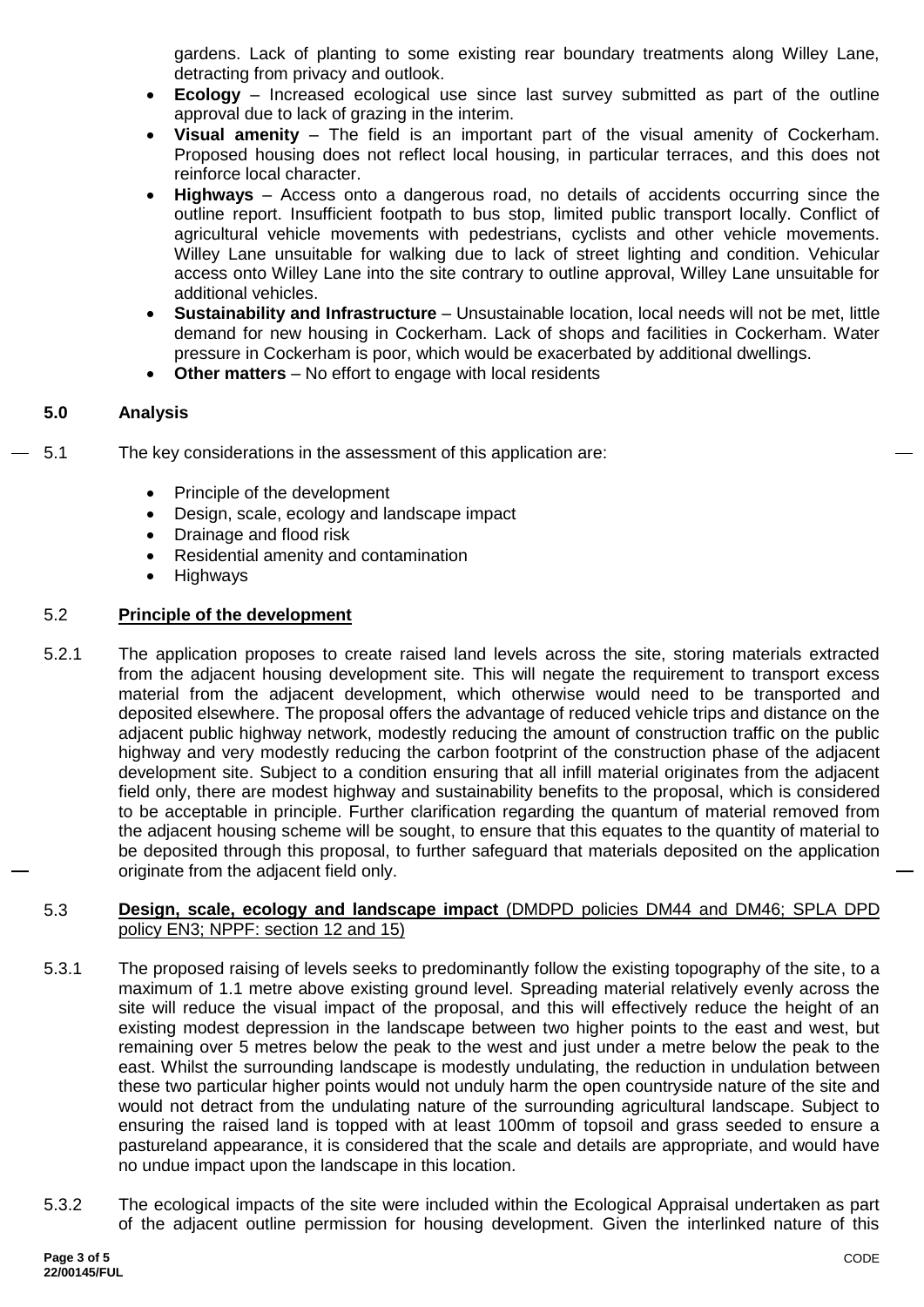application to the implementation of the outline permission for housing development through the control of source material from this adjacent housing site only, these ecological mitigation measures would be carried out in order to implement the raising of land levels. Combined with grass seeding of a topsoil layer to the proposed raised land, this is considered to mitigate the impacts of the proposal from an ecological perspective. Whilst there are sections of field hedgerow boundaries to the north and south of the site, these are planted in lower ditches to the wider site level, and proposed land raising is to a lesser height at the far north and south ends of the site, and as such no adverse impact upon hedges is anticipated.

### 5.4 **Drainage and flood risk** (DM DPD Policies DM29, DM34; NPPF section 14; Surface Water Drainage, Flood Risk Management and Watercourses Planning Advisory Note)

- 5.4.1 The application site is within flood zone 1, at low probability (less than 1 in 1,1000 year annual probability) risk of flooding from a river or sea. There are patches of the site at risk to surface water flooding, at 1 in 1,000 year annual probability to the south of the site, and 1 in 100 year to the north. The adjacent housing development with outline approval to the west of the site seeks development on the sloping topography down towards the application site, and whilst drainage arrangements are still be agreed through a condition on the outline consent, it is understood that this would be intercepted from the impermeable areas of the housing development, and directed to an attenuation basin before outflowing at a greenfield rate to an underground drainage pipe under the application site. The attenuation basin and surface water scheme within the adjacent housing development site will intercept surface water from this adjacent development site, and control outflow via an underground pipe, rather than the existing arrangement of flowing towards the land sought to be raised through this application where the adjacent site slopes in this direction (approximately the eastern quarter of the site). It is understood that a United Utilities pipe is present beneath the site. United Utilities ordinarily provide consultation responses from the weekly list of applications, and no consultation response has been received to date, and if any response is provided prior to planning committee date this will be presented verbally. However, given that the proposal relates to the depositing of material rather than excavations of the site itself, it is considered that this development would have no undue impact upon existing underground infrastructure, but would restrict access which could prove an issue for the statutory undertaker. This can be confirmed with United Utilities prior to issuing a decision to ensure this does not impede their infrastructure.
- 5.4.2 The soakaway testing for the adjacent site demonstrates that the site is primarily grass topsoil to 0.3 metres deep, with a stony/sandy clay to approximately 1.8 to 2.2 metres deep, with a firm clay beneath. Whilst the material removed from the adjacent housing development site will not be taken at a consistent depth across the entire site, given that 6000cu.m is to be removed across a 1.7 hectare development site, the material removed will predominantly be within the topsoil layers, and the upper reaches of the stony/sandy clay. Whilst there are known to be infiltration issues locally, and pooling of surface water was witnessed during the site visit, the raised land will broadly follow the topography as existing, at a raised level, with a private underground land drain retained within the site at increased depth due to raised land levels. Furthermore, the hedgerows to the north and south of the field are planted in depressions from the adjacent field and road respectively, providing a potential water storage/drainage route. Whilst little information has been submitted regarding drainage from the proposal itself, given the drainage strategy requirement for the adjacent development site, the scale of this application site and introduction of permeable topsoil and spoil to the site, there will be a feasible solution to store and direct any potential displaced by the raising of levels. As such, subject to the impact upon surface water drainage being fully assessed and mitigated prior to commencement of development on site, with any potential mitigation such as onsite surface water storage and overflow routes implemented as part of the proposal, it is considered that the impacts upon drainage and surface water flood risk can be adequately mitigated by a Grampian style planning condition.

# 5.5 **Residential amenity and contamination** (DM DPD Policies DM2, DM29, DM32; NPPF sections 12)

5.5.1 The application site is located just 19.5 metres northeast of the nearest existing residential dwellinghouse, and much closer to the rear garden of this house and a dwellinghouse currently under construction. The route of spoil transportation would likely run through the agricultural fields immediately behind the rear gardens of a row of 6 (potentially 7) existing residential dwellinghouses. The earthworks and transportation may cause some temporary disturbance, which although unfortunate, is not beyond that associated with residential developments of 25 dwellinghouses